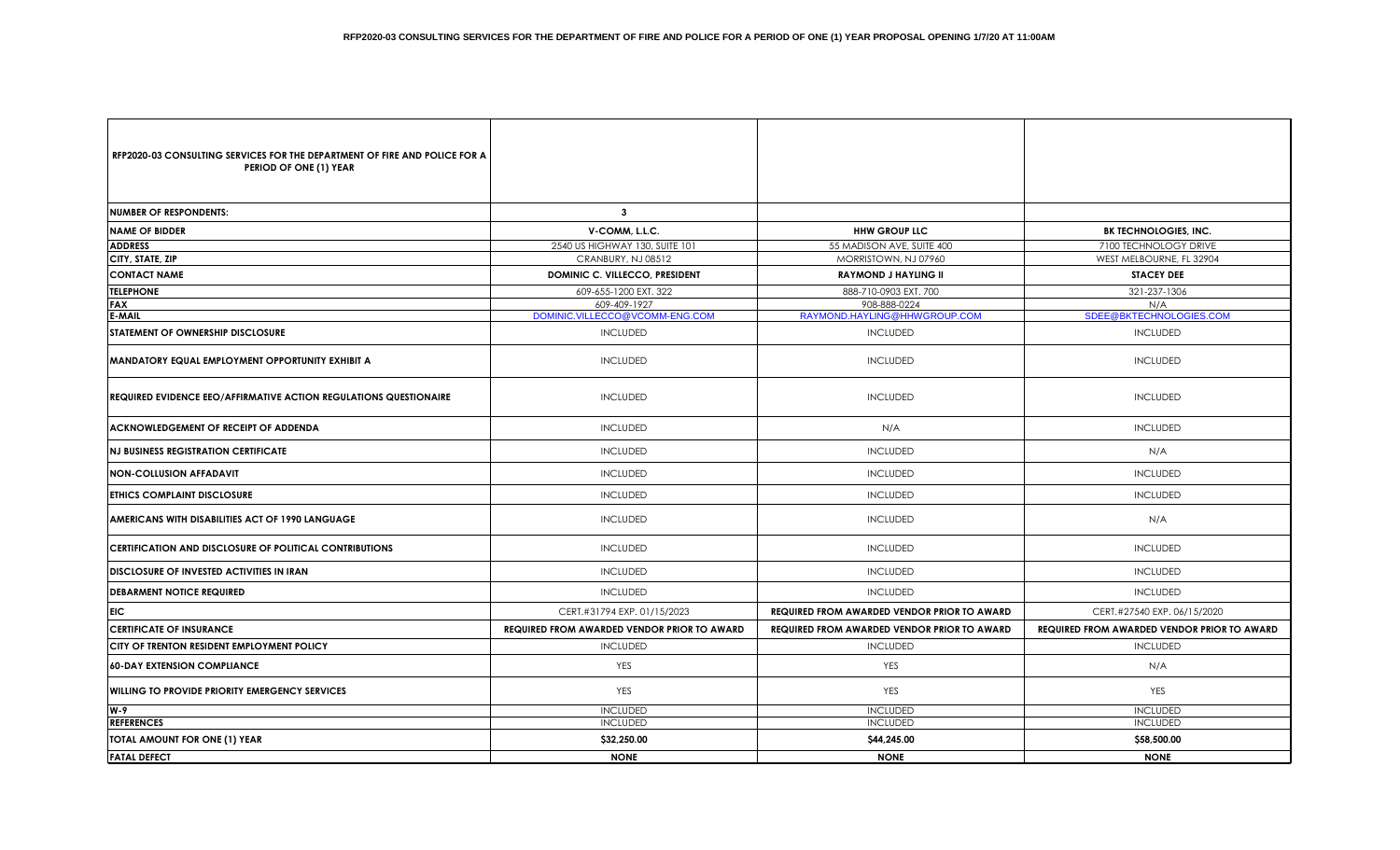## **BID PROPOSAL FORM RESPONDENT MUST COMPLETE**

We the undersigned propose to furnish and deliver the above services pursuant to the scope of services and requirements and made part hereof:

Contractor must outline all costs associated with the assessment and evaluation addressed in this RFP and are free to summarize their costs in narrative form. The proposal shall include pricing for all services. Pricing shall be all inclusive unless indicated otherwise on a separate pricing sheet. The Proposal shall itemize all services, including hourly rates for all professional, technical and support personnel, and all other charges related to completion of the work shall be itemized.

| <b>COST FOR ASSESSMENT AND EVALUATION</b>                                                                                                  | $S$ , 32, 250                                                                                                              |
|--------------------------------------------------------------------------------------------------------------------------------------------|----------------------------------------------------------------------------------------------------------------------------|
| <b>HOURLY RATE</b>                                                                                                                         | \$175                                                                                                                      |
| <b>TECHNICAL AND SUPPORT PERSONNEL</b>                                                                                                     | $s$ 175                                                                                                                    |
| <b>OTHER RELATED COSTS</b><br>(PLEASE DESCRIBE)<br>DALLILLE                                                                                | \$ See below.                                                                                                              |
| (ORIGINAL SIGNATURE BY AUTHORIZED REPRESENTATIVE)                                                                                          |                                                                                                                            |
| <b>Limited Liability Company</b><br>The undersigned is a Corporation, Partnership or individual under the laws of the State of<br>Delaware | having its principal office at 2540 US Highway 130, Suite 101, Cranbury, NJ 08512                                          |
| COMPANY V-COMM, L.L.C.                                                                                                                     |                                                                                                                            |
| ADDRESS 2540 US Highway 130, Suite 101                                                                                                     |                                                                                                                            |
| ADDRESS Cranbury, NJ 08512                                                                                                                 | <u>.</u><br>1980 - Paris Barbara, prima matematični principalni prima iz prima prima prima iz prima iz prima iz prima iz p |
| FED. ID $#$                                                                                                                                |                                                                                                                            |
|                                                                                                                                            |                                                                                                                            |
| NAME Dominic C. Villecco, President                                                                                                        |                                                                                                                            |
| TELEPHONE (609) 655-1200 ext. 323                                                                                                          |                                                                                                                            |
| FAX (609) 409-1927                                                                                                                         |                                                                                                                            |
|                                                                                                                                            |                                                                                                                            |
| EMAIL dominic.villecco@vcomm-eng.com                                                                                                       |                                                                                                                            |
|                                                                                                                                            |                                                                                                                            |
| DATE January $2, 2020$                                                                                                                     |                                                                                                                            |
| <b>SIGNATURE</b>                                                                                                                           |                                                                                                                            |
| ELATED COSTS DESCRIPTION: The costs associated with the assessment and evaluation addressed in this RFP are                                |                                                                                                                            |

**OTHER R** inclusive of all expenses and out of pocket costs, there are no additional costs for the tasks quoted. If additional tasks are<br>requested beyond those outlined in the RFP, other related costs would include out of pocket exp and/or licensing fees charged by outside agencies.<br>and/or licensing fees charged by outside agencies  $\overline{9}$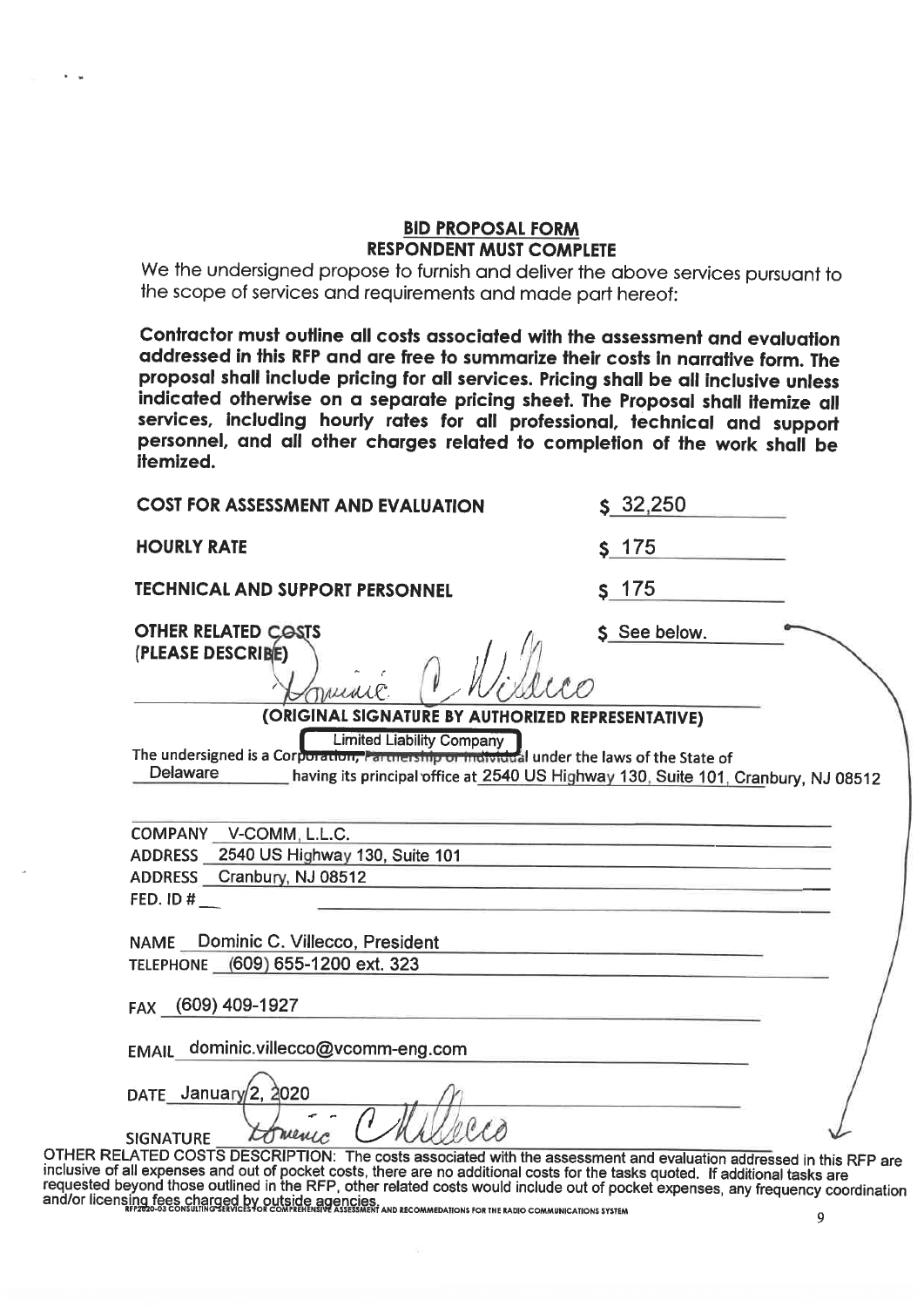## **BID PROPOSAL FORM RESPONDENT MUST COMPLETE**

We the undersigned propose to furnish and deliver the above services pursuant to the scope of services and requirements and made part hereof:

Contractor must outline all costs associated with the assessment and evaluation addressed in this RFP and are free to summarize their costs in narrative form. The proposal shall include pricing for all services. Pricing shall be all inclusive unless indicated otherwise on a separate pricing sheet. The Proposal shall itemize all services, including hourly rates for all professional, technical and support personnel, and all other charges related to completion of the work shall be itemized.

| <b>COST FOR ASSESSMENT AND EVALUATION</b>       | 44,245                     |  |  |
|-------------------------------------------------|----------------------------|--|--|
| <b>HOURLY RATE</b>                              | \$216 blended rate         |  |  |
| <b>TECHNICAL AND SUPPORT PERSONNEL</b>          | S Included in Overall Cost |  |  |
| <b>OTHER RELATED COSTS</b><br>(PLEASE DESCRIBE) | $S \quad 0$                |  |  |

#### (ORIGINAL SIGNATURE BY AUTHORIZED REPRESENTATIVE)

The undersigned is a Corporation, Partnership or Individual under the laws of the State of New Jersey \_\_\_\_\_\_\_\_ having its principal office at \_\_5 Oak Ridge Rd, Basking Ridge, NJ 07920

| <b>COMPANY</b><br><b>HHW Group LLC</b>      |
|---------------------------------------------|
| 55 Madison Ave, Suite 400<br><b>ADDRESS</b> |
| Morristown, NJ 07960<br><b>ADDRESS</b>      |
| FED. ID $#$                                 |
|                                             |
| NAME Raymond J Hayling II                   |
| TELEPHONE 888-710-0903 x700                 |
| 908-888-0224<br>FAX                         |
| EMAIL raymond.hayling@hhwgroup.com          |
|                                             |
| January 7, 2020<br><b>DATE</b>              |
| <b>SIGNATURE</b>                            |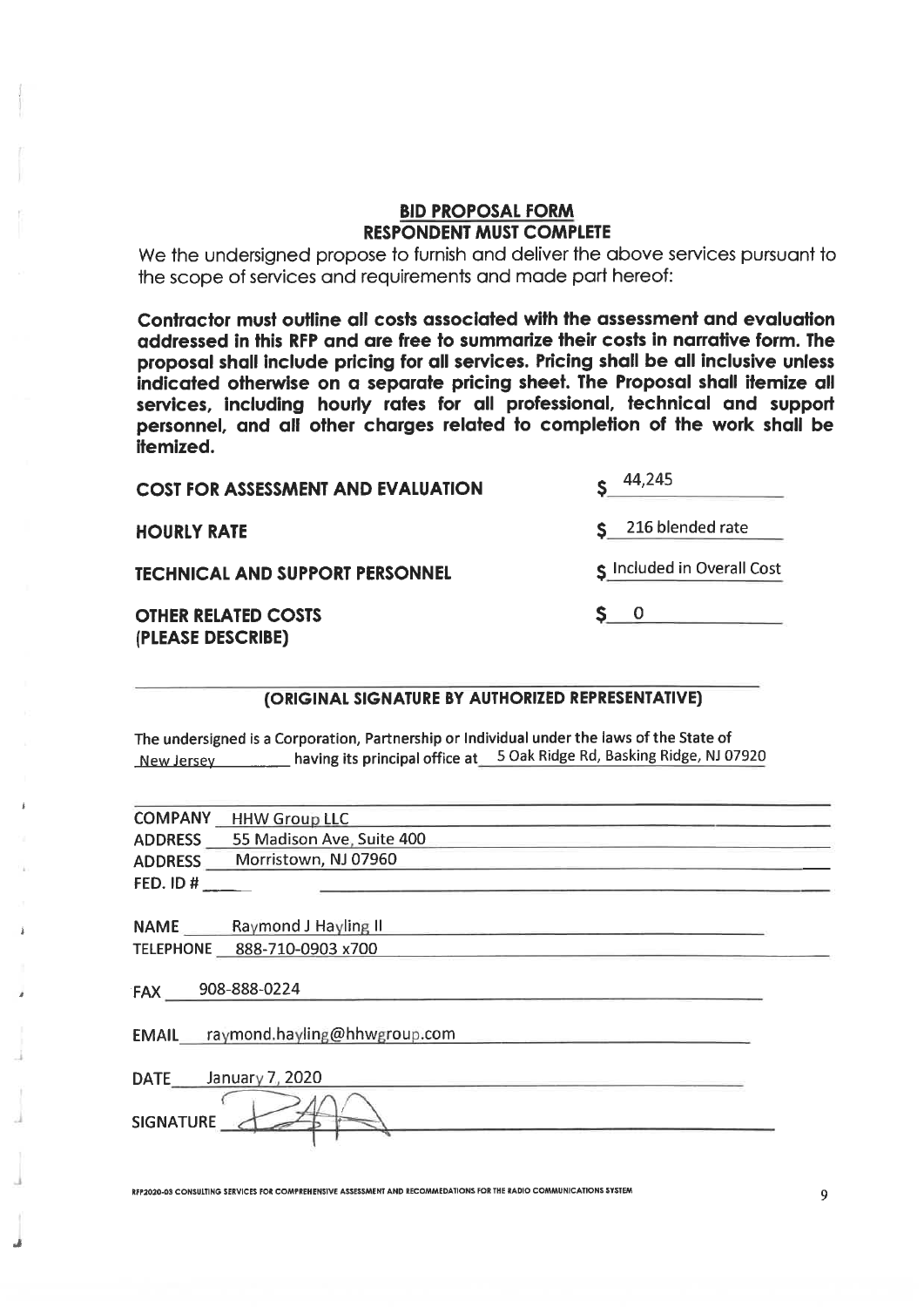

 $\cdot$ 

MANAGEMENT CONSULTING<br>INFORMATION TECHNOLOGY<br>WIRELESS RADIO<br>MANAGED IT SERVICES

## **EXHIBIT 6: FIXED PRICE FORMULATION**

| <b>PHASE</b>             | <b>LABOR CATEGORY</b> | <b>HOURLY RATE</b> | <b>ESTIMATED HOURS</b> | <b>SUB-TOTAL</b> |
|--------------------------|-----------------------|--------------------|------------------------|------------------|
|                          | <b>PROJECT</b>        | 211                | 15                     | 3,165            |
|                          | <b>MANAGER</b>        |                    |                        |                  |
|                          | <b>TECHNICAL</b>      | 217                | 75                     | 16,275           |
|                          | <b>SPECIALIST II</b>  |                    |                        |                  |
| $\overline{\phantom{a}}$ | <b>PROJECT</b>        | 211                | 15                     | 3,165            |
|                          | <b>MANAGER</b>        |                    |                        |                  |
|                          | <b>TECHNICAL</b>      | 217                | 50                     | 10,850           |
|                          | <b>SPECIALIST</b>     |                    |                        |                  |
| 3                        | <b>PROJECT</b>        | 211                | 10                     | 2,110            |
|                          | <b>MANAGER</b>        |                    |                        |                  |
|                          | <b>TECHNICAL</b>      | 217                | 40                     | 8,680            |
|                          | <b>SPECIALIST</b>     |                    |                        |                  |
|                          |                       |                    | <b>TOTAL</b>           | 44,245           |

HHW GROUP LLC | www.hhwgroup.com | Confidential RFP2020-03 CONSULTING SERVICES FOR COMPREHENSIVE ASSESSMENT AND RECOMMEDATIONS FOR THE RADIO COMMUNICATIONS SYSTEM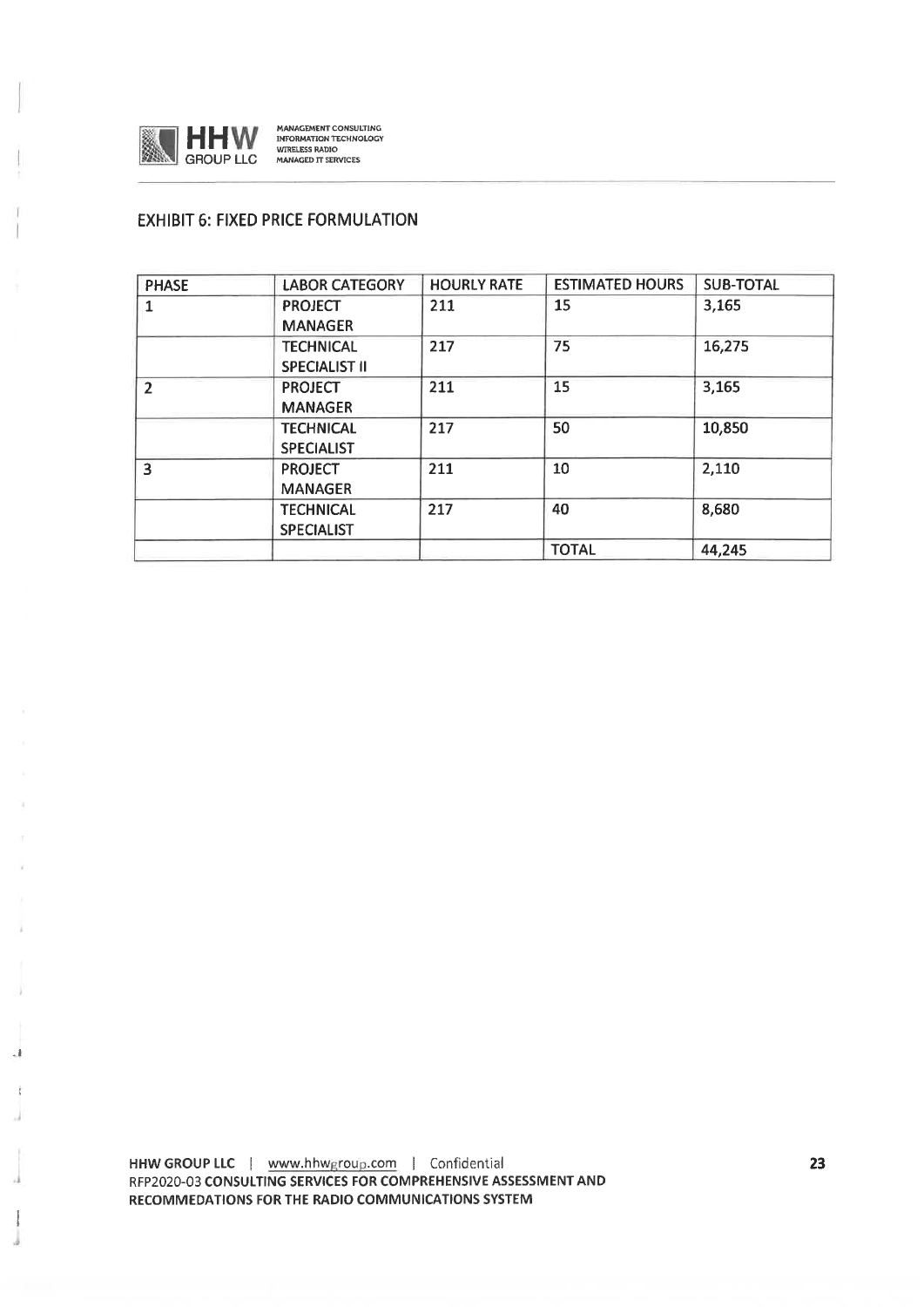## **BID PROPOSAL FORM RESPONDENT MUST COMPLETE**

We the undersigned propose to furnish and deliver the above services pursuant to the scope of services and requirements and made part hereof:

Contractor must outline all costs associated with the assessment and evaluation addressed in this RFP and are free to summarize their costs in narrative form. The proposal shall include pricing for all services. Pricing shall be all inclusive unless indicated otherwise on a separate pricing sheet. The Proposal shall itemize all services, including hourly rates for all professional, technical and support personnel, and all other charges related to completion of the work shall be itemized.

| <b>COST FOR ASSESSMENT AND EVALUATION</b> | \$5,58,500.00 |
|-------------------------------------------|---------------|
| <b>HOURLY RATE</b>                        |               |
| <b>TECHNICAL AND SUPPORT PERSONNEL</b>    |               |
| <b>OTHER RELATED COSTS</b>                |               |
| (PLEASE DESCRIBE)                         |               |

### (ORIGINAL SIGNATURE BY AUTHORIZED REPRESENTATIVE)

The undersigned is a Corporation, Partnership or Individual under the laws of the State of having its principal office at 7100 Technology Drive West Melbourne, FL 32904 Nevada

| COMPANY BK Technologies, Inc                            |
|---------------------------------------------------------|
| ADDRESS 7100 Technology Drive West Melbourne, FL 32904  |
| ADDRESS                                                 |
|                                                         |
|                                                         |
| NAME Stacey Dee, Contract Administrator                 |
| <b>TELEPHONE 321-237-1306</b>                           |
|                                                         |
| FAX N/A                                                 |
|                                                         |
| EMAIL SDee@bktechnologies.com                           |
| DATE 01/02/2020                                         |
| SIGNATURE Stacey M Dee Digitally signed by Stacey M Dee |
|                                                         |

RFP2020-03 CONSULTING SERVICES FOR COMPREHENSIVE ASSESSMENT AND RECOMMEDATIONS FOR THE RADIO COMMUNICATIONS SYSTEM